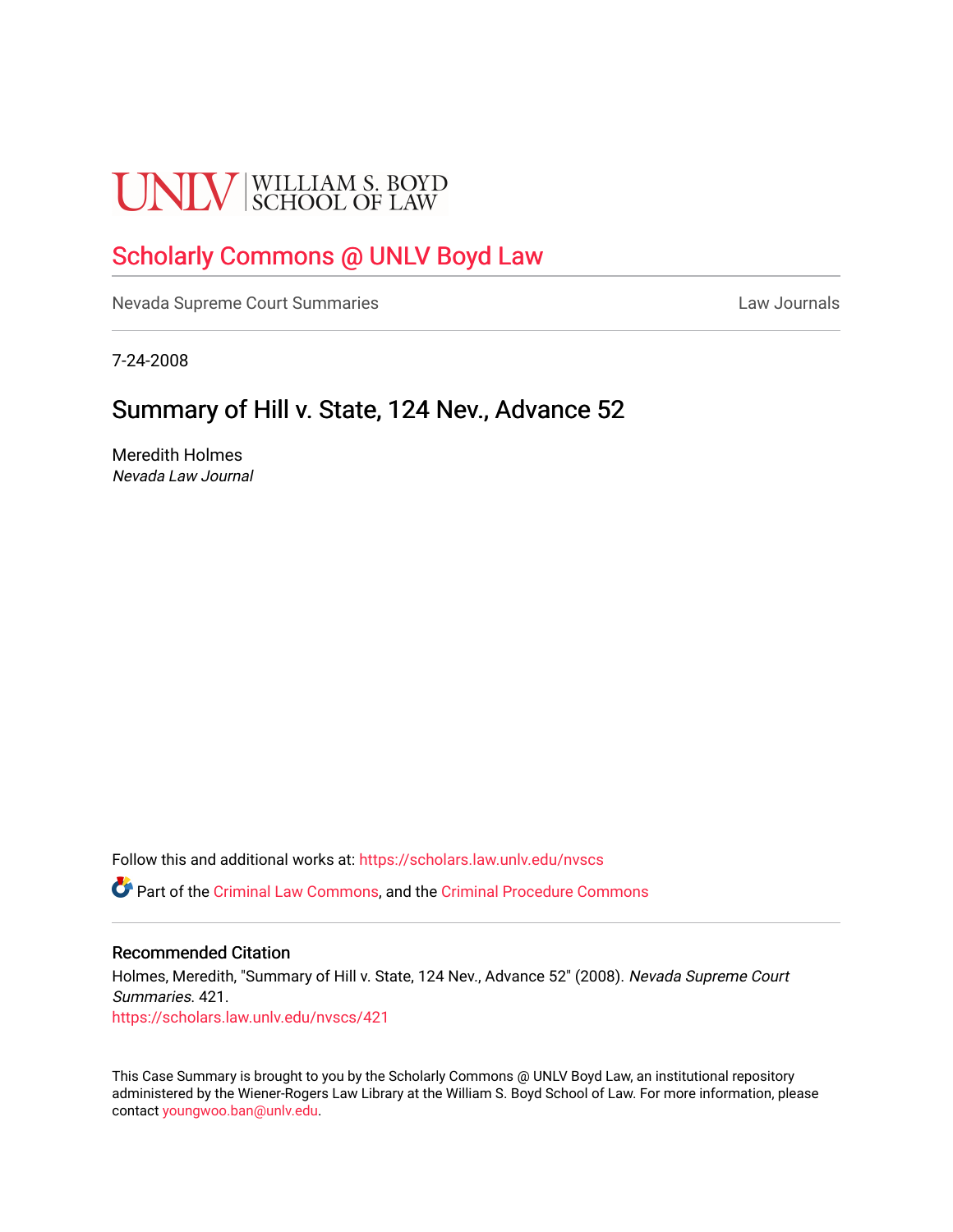## *Hill v. State***, 124 Nev., Advance 52 (July 24, 2008)[1](#page-1-0)**

### **CRIMINAL PROCEDURE – GRAND JURY BIAS**

#### **Summary**

 Defendant-Appellant argued that the district court improperly denied his motion to dismiss the grand jury indictment and pretrial petition for writ of habeas corpus based on the State's failure to report grand jury bias.

#### **Disposition/Outcome**

The Supreme Court affirmed the District Court's denial of the motion and petition and held that it is the domain of the district court judge, not the prosecuting attorney, to determine whether grand juror bias exists. The Court went on to hold that when a defendant is found guilty by a petit jury, any error that may have occurred as a result of grand juror bias is harmless.

#### **Factual and Procedural History**

A jury convicted defendant Joaquin Hill of the murder of Alice Mosconi, an elderly woman. The State got an indictment by a grand jury for the prosecution.

Five of the grand jurors disclosed that they knew witnesses in the case or were familiar with the facts of the case. Four of these grand jurors stated that they could act impartially, and one was excused. The grand jury, including the four who were in some way familiar with the case, participated in the proceedings that led to Hill's indictment for first-degree murder, with deadly weapon and elderly person enhancements.

Hill challenged the indictment based upon the five grand jurors' familiarity with the case and the prosecution's failure to bring the issue of grand juror bias to the attention of the district court. The district court denied the petition for writ of habeas corpus and motion to dismiss on the ground that Hill had demonstrated no prejudice.

Hill was found guilty at trial by the petit jury and sentenced to consecutive life sentences without possibility of parole.

Hill's only claim on appeal was that his Fifth Amendment right to due process was violated because his case was not heard by an unbiased grand jury.

#### **Discussion**

 The Court noted that a district court should grant a petition for a writ of habeas corpus when the prosecution acted in "willful or consciously indifferent manner with regard to a defendant's procedural rights, or where the grand jury indicted the defendant on criminal charges without probable cause."<sup>[2](#page-1-1)</sup> It went on to state that the Court "will not disturb a decision of the district court that the prosecution exhibited conscious indifference to a defendant's important procedural rights if there is substantial evidence in the record to support the district court's determination."<sup>[3](#page-1-2)</sup> A grand jury indictment need only be dismissed on appeal if the defendant shows actual prejudice.

<u>.</u>

<span id="page-1-0"></span><sup>&</sup>lt;sup>1</sup> By Meredith Holmes

<span id="page-1-1"></span><sup>2</sup> *Hill v. State*, 124 Nev. Advance Opinion 52 at 5 (quoting *Dettloff v. State*, 120 Nev. 588, 595, 97 P.2d 586, 590  $(2004)$ ).

<span id="page-1-2"></span><sup>3</sup> *Hill v. State*, 124 Nev. Advance Opinion 52 at 6 (quoting *Sheriff v. Roylance*, 110 Nev. 334, 871 P.2d 359 (1994)).